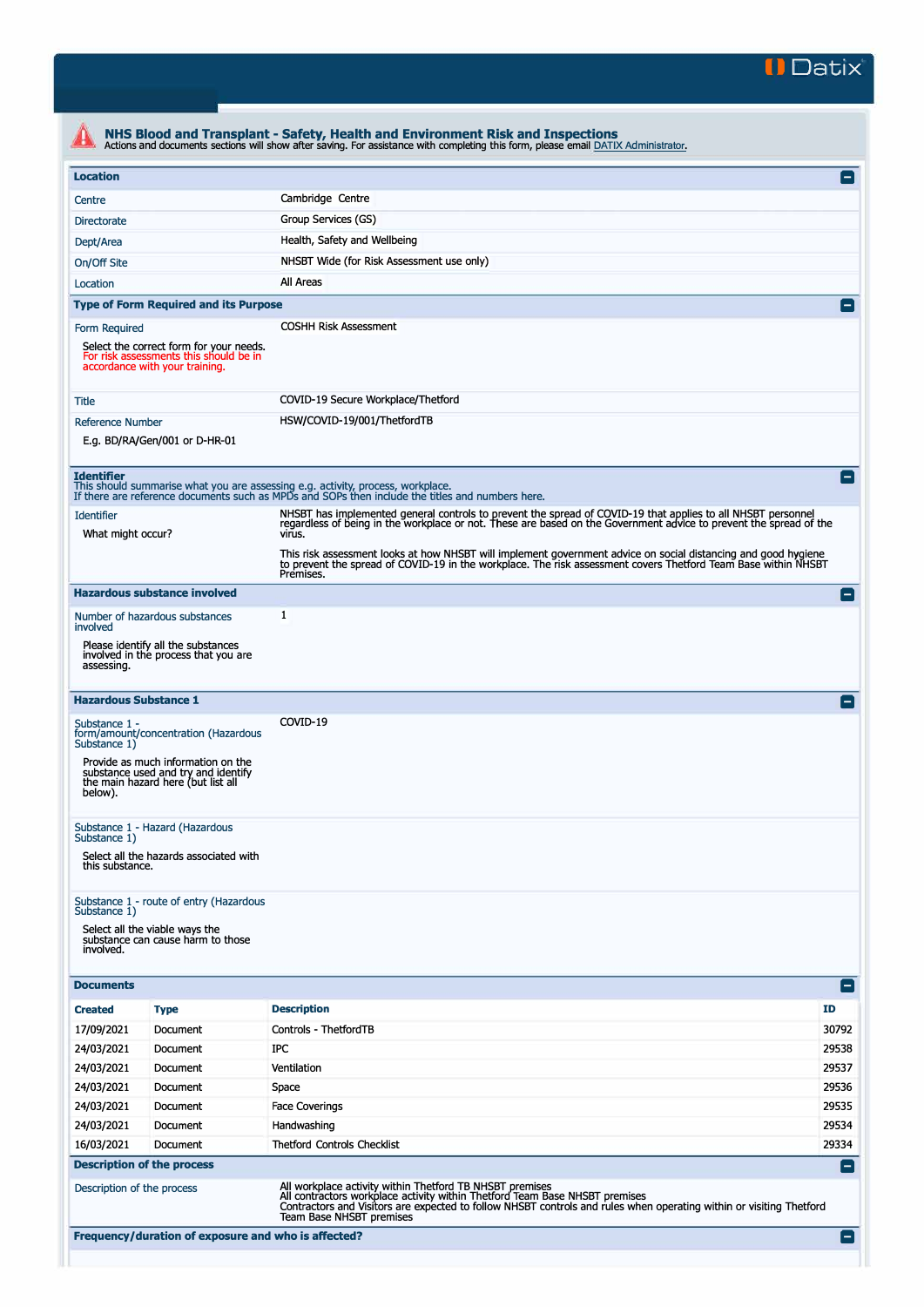Frequency/duration of exposure and who<br>is affected? (Frequency/duration of<br>exposure and who is affected?)

All employees, contractors and visitors can be affected.<br>Believed to be transmitted through;<br>contact with respiratory droplets generated by coughing and sneezing<br>contact with contaminated surfaces aerosol generating procedures as well as contact with infected surfaces.

Inherent Risk Grading<br>Inherent risk is an evaluation of the damage that could occur assuming there are no controls are in place or there is catastrophic failure of the controls. It is<br>completed for the activity / assessmen

Ξ

Ξ

| <b>Inherent Risk</b>         |                       | Impact               |                |                              |            |              |
|------------------------------|-----------------------|----------------------|----------------|------------------------------|------------|--------------|
| Red-Extreme<br>Orange-High   | Likelihood            | <b>Negligible</b>    | <b>Minor</b>   | Moderate                     | Major      | Catastrophic |
| Yellow-Moderate<br>Green-Low | <b>Almost Certain</b> | $\bigcirc$           | $\bullet$      | $\bullet$                    | $\bullet$  | $\bullet$    |
|                              | Likely                | $\bigcirc$           | $\bullet$      | $\bullet$                    | $\bullet$  | $\bullet$    |
|                              | <b>Possible</b>       | $\bullet$            | $\circ$        | $\bullet$                    | $\bullet$  | $\bullet$    |
|                              | <b>Unlikely</b>       | $\bullet$            | $\overline{O}$ | $\overline{O}$               |            |              |
|                              | Rare                  | $\bullet$            | $\bullet$      | $\bullet$                    | $\bigcirc$ | $\bigcirc$   |
|                              |                       | Rating (initial): 16 |                | <b>Risk level (initial):</b> |            |              |
|                              |                       | Extreme              |                |                              |            |              |

**Controls in place**<br>Best practice is to directly link the controls to the hazards they are reducing and to list them in order of preference according to the hierarchy of control i.e.<br>eliminate, substitute, engineering cont

## Controls in place

E.G. "Gloves available to wear- YES"<br>For COSHH assessments please<br>consider other controls e.g. Health<br>Surveillance.

## The additional local controls are summarised below: Individuals must;

• Not report for work if showing any symptoms of COVID-19 symptoms include high temperature and/or new and continuous cough or a loss of, or change in, your normal sense of taste or smell (anosmia)

- Avoid contact with someone who is displaying symptoms of coronavirus (COVID-19)
- Avoid use of public transport, when possible.
- Wash hands regularly as per government and NHSBT advice:<br>- Upon entering and prior to leaving a workplace.<br>- Before and after eating or smoking.<br>- After coughing or sneezing.
- 
- 
- 
- Maintain social distancing of 2m from others, whenever possible.<br>- All to adhere to 2 metre social distancing signage
- 
- Implement good respiratory hygiene measures when coughing, sneezing, wiping or blowing nose.

• Take temperature on arrival and use Clinell wipes to clean<br>thermometer thoroughly after use

• Use disposable tissues and dispose of immediately after use into the nearest waste bin or clinical waste bin

- · Individuals must also wear an appropriate FFP2 face mask
- . When on site, all Visitors / Contractors to sign in and out.

Reduce number of staff working in within Stores to maintain social<br>distance guidance - maximum capacity of 2

- 
- 
- 
- 
- Kichen: 2 person max<br>
Female toilet: 2 person max<br>
Male toilet: 1 person max<br>
Male toilet: 1 person max<br>
Small 1 person max<br>
Meeting room: 2 person max<br>
Meeting room: Maximum occupancy -3 person max at term
- 
- 
- 
- 
- 
- · Ensure fresh air ventilation at all times

• Ensure all shared touchpoints, inclusive of door handles, printer<br>control panel, keyboards are cleaned on a regular, daily basis.<br>Cleaning equipment has made available in work areas; i.e. Clinell<br>wipes, hand sanitizer

• Reduced number of meetings, but if held, reduced numbers attending, and strict social distancing must be maintained

• Encourage office-based individuals to work from home, wherever<br>possible

• Workstation layout has been adjusted to accommodate social<br>distancing guidance and avoid face to face working

- Increase ventilation within the shared office areas
- Rearrange areas to allow more space between workstations

• Variety of signs to remind staff about social distancing, wearing a face mask, increase ventilation and good hand washing techniques

- Good housekeeping and hygiene to be maintained in the workplace.
- · Daily communications to emphasise social distancing.
- Equipment moved or rearranged to create larger walkways to help with<br>social distancing

• Individuals may use alternative work areas (i.e. small offices), that allow the individuals to work either in isolation or to maintain 2m social distancing.

· Lateral flow testing made available to all staff